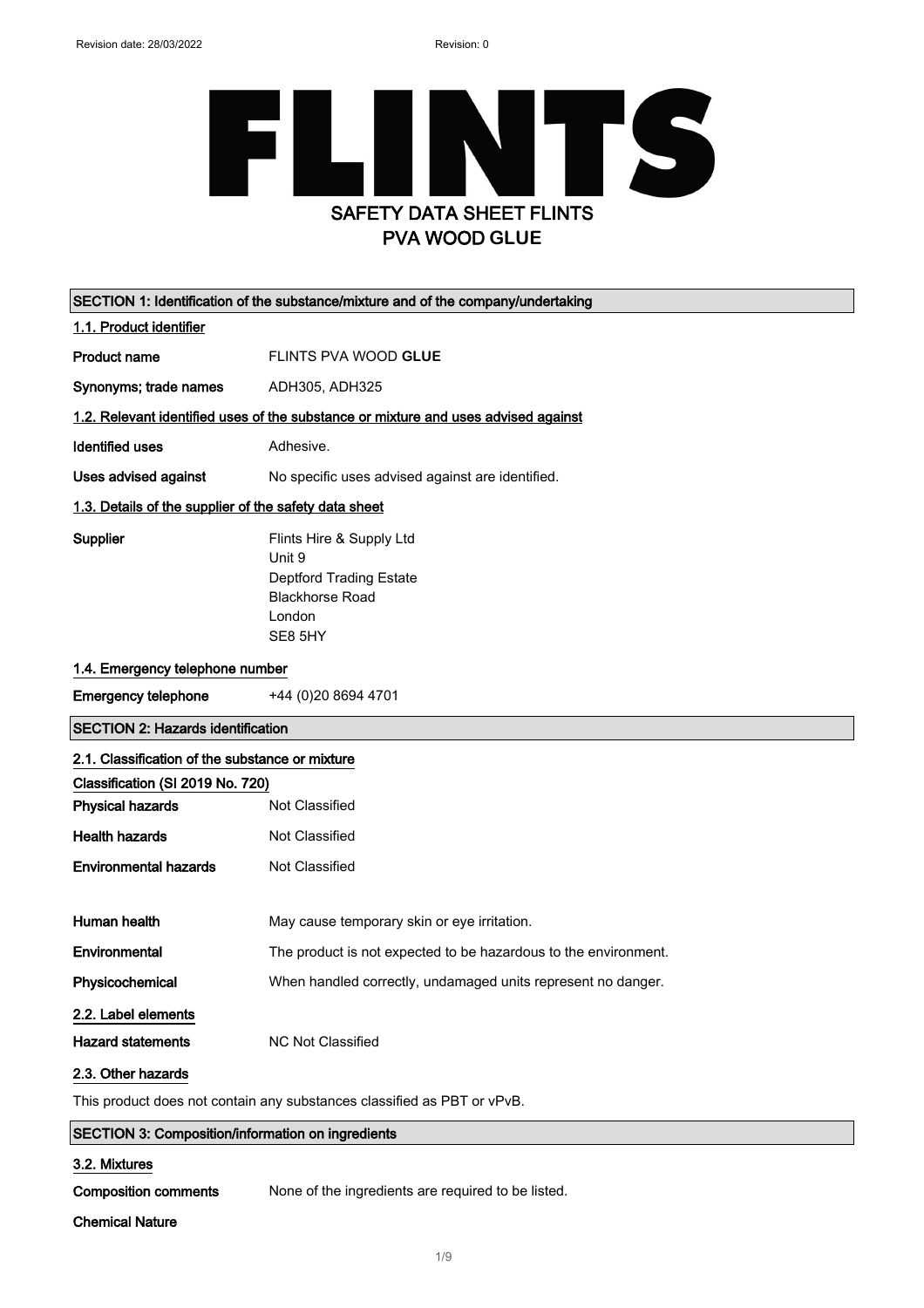#### chemical nature

| <b>SECTION 4: First aid measures</b>                             |                                                                                                                                                                               |  |
|------------------------------------------------------------------|-------------------------------------------------------------------------------------------------------------------------------------------------------------------------------|--|
| 4.1. Description of first aid measures                           |                                                                                                                                                                               |  |
| General information                                              | Move affected person to fresh air at once. Get medical attention if any discomfort continues.                                                                                 |  |
| <b>Inhalation</b>                                                | Move affected person to fresh air at once. Get medical attention if any discomfort continues.                                                                                 |  |
| Ingestion                                                        | Do not induce vomiting. Never give anything by mouth to an unconscious person. Do not<br>induce vomiting. Rinse mouth thoroughly with water. Get medical attention.           |  |
| <b>Skin contact</b>                                              | Remove affected person from source of contamination. Get medical attention if irritation<br>persists after washing.                                                           |  |
| Eye contact                                                      | Remove any contact lenses and open eyelids wide apart. Continue to rinse for at least 15<br>minutes. Get medical attention if any discomfort continues.                       |  |
| <b>Protection of first aiders</b>                                | First aid personnel should wear appropriate protective equipment during any rescue. It may<br>be dangerous for first aid personnel to carry out mouth-to-mouth resuscitation. |  |
| 4.2. Most important symptoms and effects, both acute and delayed |                                                                                                                                                                               |  |
| <b>General information</b>                                       | The severity of the symptoms described will vary dependent on the concentration and the<br>length of exposure.                                                                |  |
| Inhalation                                                       | No specific symptoms known.                                                                                                                                                   |  |
| Ingestion                                                        | May cause stomach pain or vomiting.                                                                                                                                           |  |
| <b>Skin contact</b>                                              | No specific symptoms known.                                                                                                                                                   |  |
| Eye contact                                                      | May cause temporary eye irritation.                                                                                                                                           |  |
|                                                                  | 4.3. Indication of any immediate medical attention and special treatment needed                                                                                               |  |
| Notes for the doctor                                             | No specific recommendations. If in doubt, get medical attention promptly.                                                                                                     |  |
| <b>Specific treatments</b>                                       | Treat symptomatically.                                                                                                                                                        |  |
| <b>SECTION 5: Firefighting measures</b>                          |                                                                                                                                                                               |  |
| 5.1. Extinguishing media                                         |                                                                                                                                                                               |  |
| Suitable extinguishing media                                     | Extinguish with the following media: Water spray, fog or mist. Foam. Carbon dioxide (CO2).<br>Dry chemicals, sand, dolomite etc.                                              |  |
| Unsuitable extinguishing<br>media                                | None known.                                                                                                                                                                   |  |
| 5.2. Special hazards arising from the substance or mixture       |                                                                                                                                                                               |  |
| Specific hazards                                                 | Thermal decomposition or combustion products may include the following substances:<br>Irritating gases or vapours. Carbon dioxide (CO2). Carbon monoxide (CO).                |  |
| <b>Hazardous combustion</b><br>products                          | Does not decompose when used and stored as recommended.                                                                                                                       |  |
| 5.3. Advice for firefighters                                     |                                                                                                                                                                               |  |
| Protective actions during<br>firefighting                        | Use water to keep fire exposed containers cool and disperse vapours.                                                                                                          |  |
| Special protective equipment<br>for firefighters                 | Use air-supplied respirator, gloves and protective goggles.                                                                                                                   |  |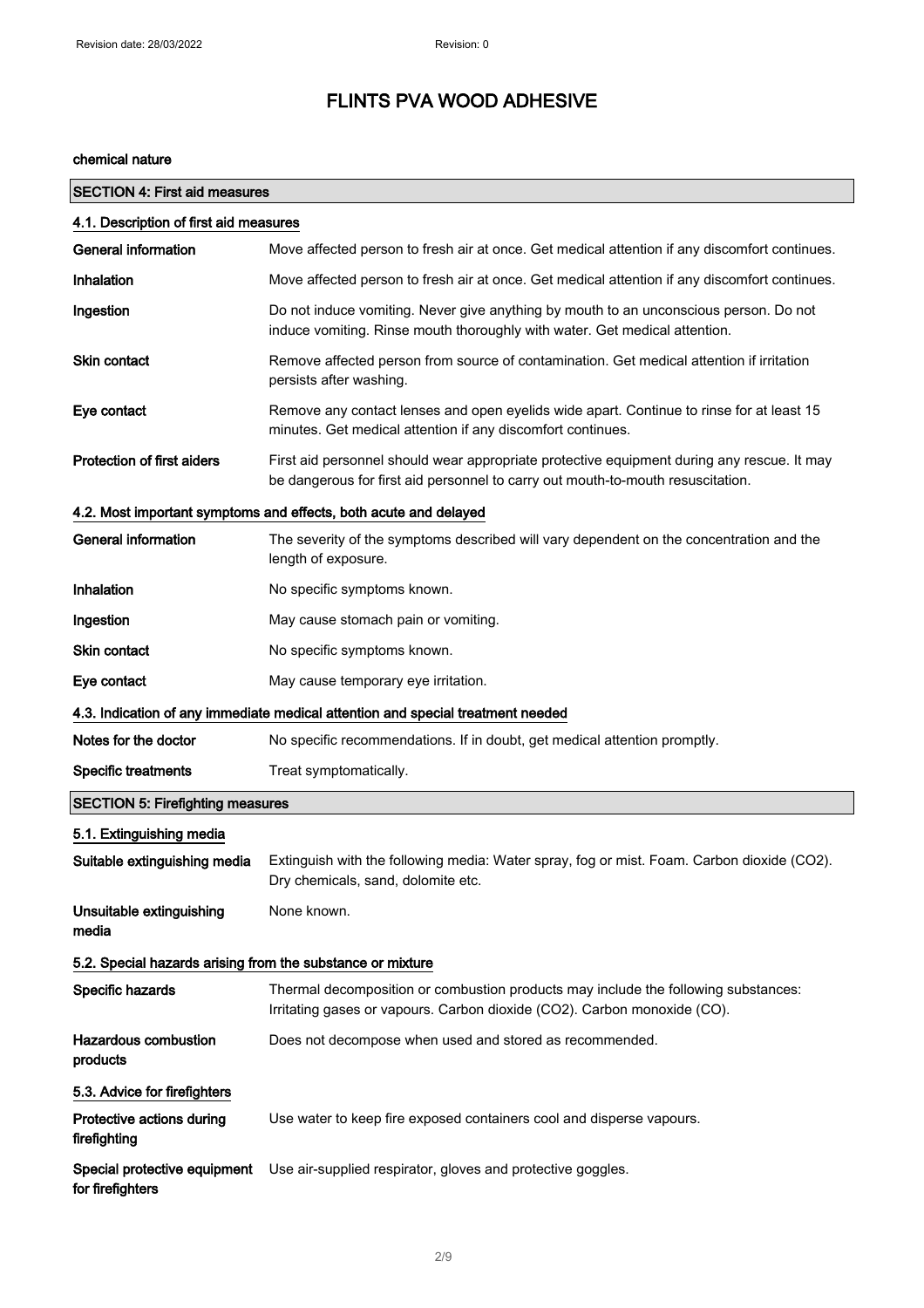'n

## FLINTS PVA WOOD ADHESIVE

| <b>SECTION 6: Accidental release measures</b>                            |                                                                                                                                                                                                                                                                                                                                                                                                                                                |
|--------------------------------------------------------------------------|------------------------------------------------------------------------------------------------------------------------------------------------------------------------------------------------------------------------------------------------------------------------------------------------------------------------------------------------------------------------------------------------------------------------------------------------|
| 6.1. Personal precautions, protective equipment and emergency procedures |                                                                                                                                                                                                                                                                                                                                                                                                                                                |
| <b>Personal precautions</b>                                              | Wear protective clothing as described in Section 8 of this safety data sheet.                                                                                                                                                                                                                                                                                                                                                                  |
|                                                                          | For non-emergency personnel Wear protective clothing as described in Section 8 of this safety data sheet.                                                                                                                                                                                                                                                                                                                                      |
| For emergency responders                                                 | Wear protective clothing as described in Section 8 of this safety data sheet.                                                                                                                                                                                                                                                                                                                                                                  |
| 6.2. Environmental precautions                                           |                                                                                                                                                                                                                                                                                                                                                                                                                                                |
| <b>Environmental precautions</b>                                         | Avoid discharge into drains or watercourses or onto the ground.                                                                                                                                                                                                                                                                                                                                                                                |
| 6.3. Methods and material for containment and cleaning up                |                                                                                                                                                                                                                                                                                                                                                                                                                                                |
| Methods for cleaning up                                                  | Absorb in vermiculite, dry sand or earth and place into containers. Avoid the spillage or runoff<br>entering drains, sewers or watercourses.                                                                                                                                                                                                                                                                                                   |
| 6.4. Reference to other sections                                         |                                                                                                                                                                                                                                                                                                                                                                                                                                                |
| Reference to other sections                                              | For personal protection, see Section 8.                                                                                                                                                                                                                                                                                                                                                                                                        |
| <b>SECTION 7: Handling and storage</b>                                   |                                                                                                                                                                                                                                                                                                                                                                                                                                                |
| 7.1. Precautions for safe handling                                       |                                                                                                                                                                                                                                                                                                                                                                                                                                                |
| <b>Usage precautions</b>                                                 | Avoid spilling. Wear protective gloves, eye and face protection.                                                                                                                                                                                                                                                                                                                                                                               |
| Advice on general<br>occupational hygiene                                | Provide eyewash station. Good personal hygiene procedures should be implemented.                                                                                                                                                                                                                                                                                                                                                               |
| 7.2. Conditions for safe storage, including any incompatibilities        |                                                                                                                                                                                                                                                                                                                                                                                                                                                |
| <b>Storage precautions</b>                                               | Store in tightly-closed, original container in a dry, cool and well-ventilated place. Store at<br>temperatures above 5°C.                                                                                                                                                                                                                                                                                                                      |
| Storage class                                                            | Unspecified storage.                                                                                                                                                                                                                                                                                                                                                                                                                           |
| 7.3. Specific end use(s)                                                 |                                                                                                                                                                                                                                                                                                                                                                                                                                                |
| Specific end use(s)                                                      | The identified uses for this product are detailed in Section 1.2.                                                                                                                                                                                                                                                                                                                                                                              |
| SECTION 8: Exposure controls/Personal protection                         |                                                                                                                                                                                                                                                                                                                                                                                                                                                |
| 8.1. Control parameters                                                  |                                                                                                                                                                                                                                                                                                                                                                                                                                                |
| 8.2. Exposure controls                                                   |                                                                                                                                                                                                                                                                                                                                                                                                                                                |
| Protective equipment                                                     |                                                                                                                                                                                                                                                                                                                                                                                                                                                |
|                                                                          |                                                                                                                                                                                                                                                                                                                                                                                                                                                |
| Appropriate engineering<br>controls                                      | Provide adequate general and local exhaust ventilation.                                                                                                                                                                                                                                                                                                                                                                                        |
| Eye/face protection                                                      | Wear chemical splash goggles. Eyewear complying with an approved standard should be<br>worn if a risk assessment indicates eye contact is possible. Personal protective equipment<br>that provides appropriate eye and face protection should be worn.                                                                                                                                                                                         |
| Hand protection                                                          | Chemical-resistant, impervious gloves complying with an approved standard should be worn if<br>a risk assessment indicates skin contact is possible. It is recommended that gloves are made<br>of the following material: Nitrile rubber. To protect hands from chemicals, wear gloves that are<br>proven to be impervious to the chemical and resist degradation. The selected gloves should<br>have a breakthrough time of at least 6 hours. |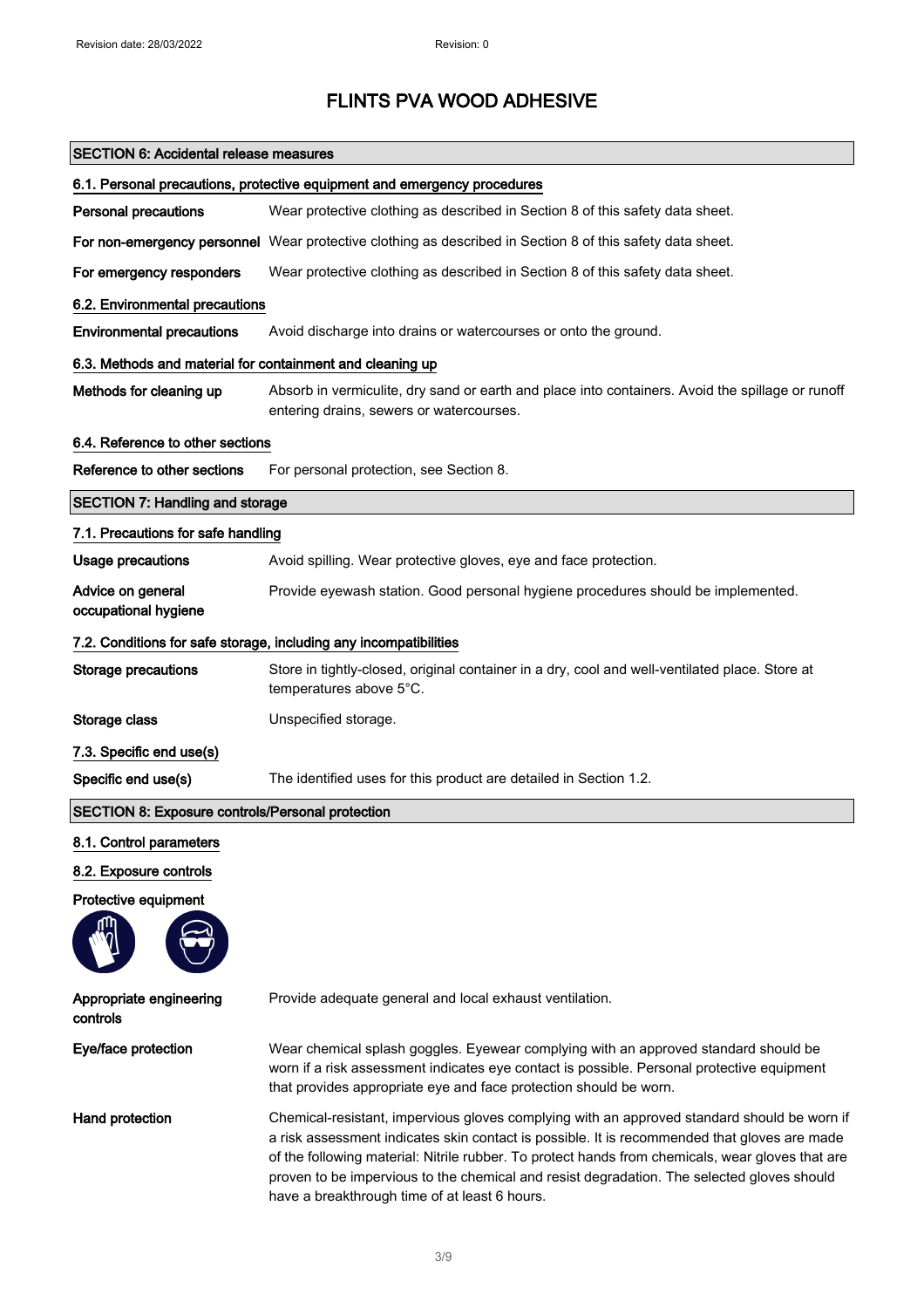| Other skin and body<br>protection         | Avoid contact with skin. Wear appropriate clothing to prevent skin contamination.                                                                                                                                                                                           |
|-------------------------------------------|-----------------------------------------------------------------------------------------------------------------------------------------------------------------------------------------------------------------------------------------------------------------------------|
| Hygiene measures                          | Wash at the end of each work shift and before eating, smoking and using the toilet. Do not<br>smoke in work area.                                                                                                                                                           |
| <b>Respiratory protection</b>             | If ventilation is inadequate, suitable respiratory protection must be worn. Wear a respirator<br>fitted with the following cartridge: Combination filter, type A2/P3. Ensure all respiratory<br>protective equipment is suitable for its intended use and is 'UKCA'-marked. |
| <b>Thermal hazards</b>                    | Contact with hot product can cause serious thermal burns.                                                                                                                                                                                                                   |
| <b>Environmental exposure</b><br>controls | Keep container tightly sealed when not in use.                                                                                                                                                                                                                              |

#### SECTION 9: Physical and chemical properties

#### 9.1. Information on basic physical and chemical properties

| Appearance                                         | Liquid.                              |
|----------------------------------------------------|--------------------------------------|
| Colour                                             | White.                               |
| Odour                                              | Characteristic.                      |
| <b>Odour threshold</b>                             | Not relevant.                        |
| рH                                                 | pH (concentrated solution): 4.5      |
| <b>Melting point</b>                               | Not available.                       |
| Initial boiling point and range                    | 100°C @ 760 mm Hg                    |
| Flash point                                        | No information required.             |
| <b>Evaporation rate</b>                            | Not available.                       |
| <b>Evaporation factor</b>                          | Not available.                       |
| Flammability (solid, gas)                          | Not available.                       |
| Upper/lower flammability or<br>explosive limits    | Not relevant.                        |
| Other flammability                                 | Not available.                       |
| Vapour pressure                                    | Not available.                       |
| Vapour density                                     | Not available.                       |
| <b>Relative density</b>                            | 1.07 @ 20°C                          |
| <b>Bulk density</b>                                | Not applicable.                      |
| Solubility(ies)                                    | Not determined. Miscible with water. |
| <b>Partition coefficient</b>                       | Not available.                       |
| Auto-ignition temperature                          | Not available.                       |
| <b>Decomposition Temperature</b>                   | Not determined.                      |
| <b>Viscosity</b>                                   | 10,000-20,000 cP @ 20°C              |
| <b>Explosive properties</b>                        | No information available.            |
| <b>Explosive under the influence</b><br>of a flame | No                                   |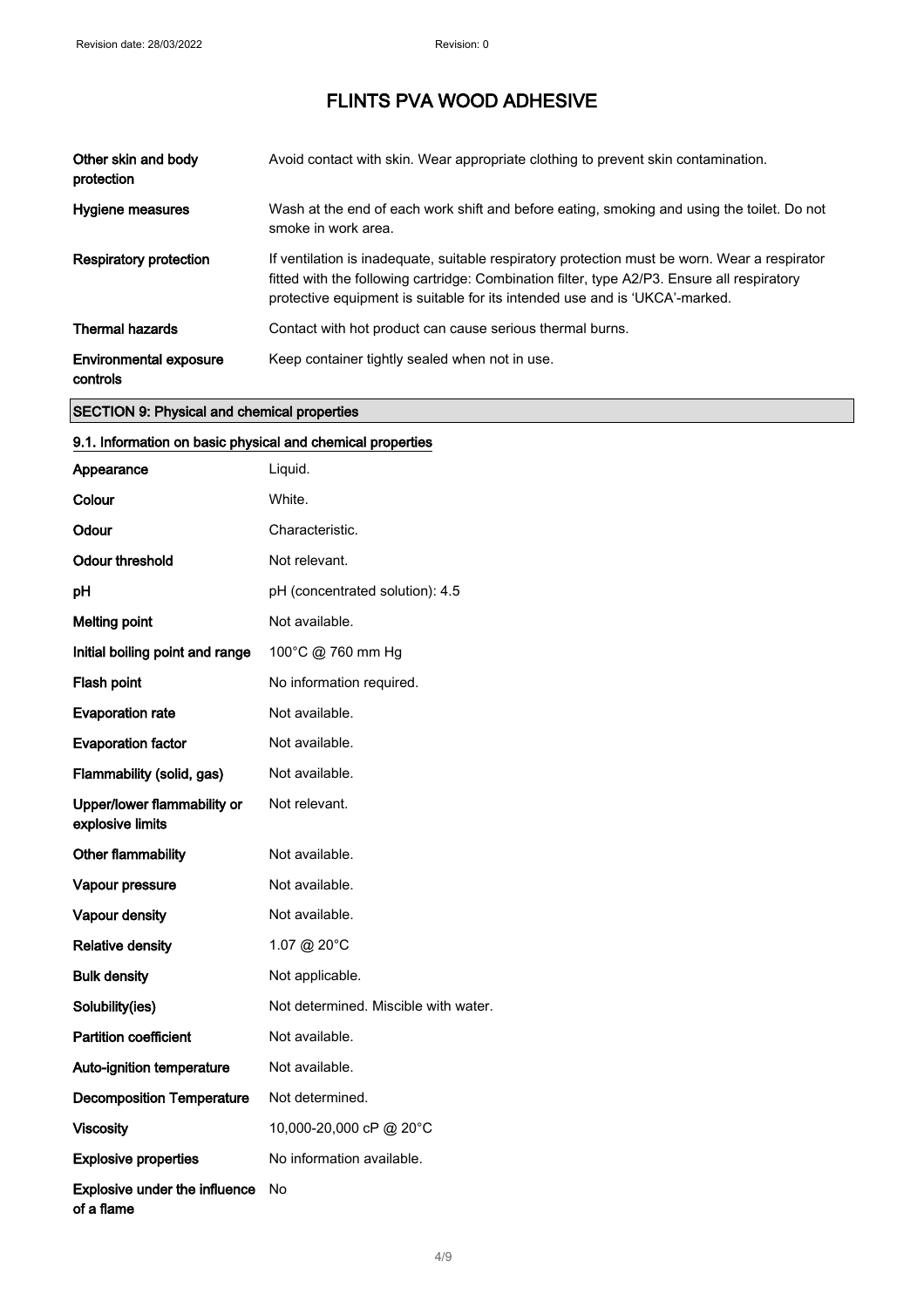| <b>Oxidising properties</b>                                         | Not applicable.                                                                                                                                       |
|---------------------------------------------------------------------|-------------------------------------------------------------------------------------------------------------------------------------------------------|
| Comments                                                            | Information declared as "Not available" or "Not applicable" is not considered to be relevant to<br>the implementation of the proper control measures. |
| 9.2. Other information                                              |                                                                                                                                                       |
| Refractive index                                                    | Not relevant.                                                                                                                                         |
| Particle size                                                       | Not available.                                                                                                                                        |
| Molecular weight                                                    | Not available.                                                                                                                                        |
| <b>Volatility</b>                                                   | Not applicable.                                                                                                                                       |
| Saturation concentration                                            | Not available.                                                                                                                                        |
| <b>Critical temperature</b>                                         | Not available.                                                                                                                                        |
| Volatile organic compound                                           | Not relevant.                                                                                                                                         |
| <b>SECTION 10: Stability and reactivity</b>                         |                                                                                                                                                       |
| 10.1. Reactivity                                                    |                                                                                                                                                       |
| Reactivity                                                          | There are no known reactivity hazards associated with this product.                                                                                   |
| 10.2. Chemical stability                                            |                                                                                                                                                       |
| <b>Stability</b>                                                    | Stable at normal ambient temperatures and when used as recommended.                                                                                   |
| 10.3. Possibility of hazardous reactions                            |                                                                                                                                                       |
| Possibility of hazardous<br>reactions                               | Not applicable. Not relevant.                                                                                                                         |
| 10.4. Conditions to avoid                                           |                                                                                                                                                       |
| Conditions to avoid                                                 | Avoid excessive heat for prolonged periods of time. Avoid freezing.                                                                                   |
| 10.5. Incompatible materials                                        |                                                                                                                                                       |
| Materials to avoid                                                  | Avoid contact with the following materials: Some metals.                                                                                              |
| 10.6. Hazardous decomposition products                              |                                                                                                                                                       |
| Hazardous decomposition<br>products                                 | Thermal decomposition or combustion products may include the following substances:<br>Irritating gases or vapours. Oxides of carbon.                  |
| <b>SECTION 11: Toxicological information</b>                        |                                                                                                                                                       |
| 11.1. Information on toxicological effects                          |                                                                                                                                                       |
| <b>Toxicological effects</b>                                        | No data recorded.                                                                                                                                     |
| Acute toxicity - oral<br>Notes (oral LD <sub>50</sub> )             | Not determined.                                                                                                                                       |
| Acute toxicity - dermal<br>Notes (dermal LD <sub>50</sub> )         | Not determined.                                                                                                                                       |
| Acute toxicity - inhalation<br>Notes (inhalation LC <sub>50</sub> ) | Not determined.                                                                                                                                       |
| Skin corrosion/irritation<br>Animal data                            | Not determined.                                                                                                                                       |
| Human skin model test                                               | Not determined.                                                                                                                                       |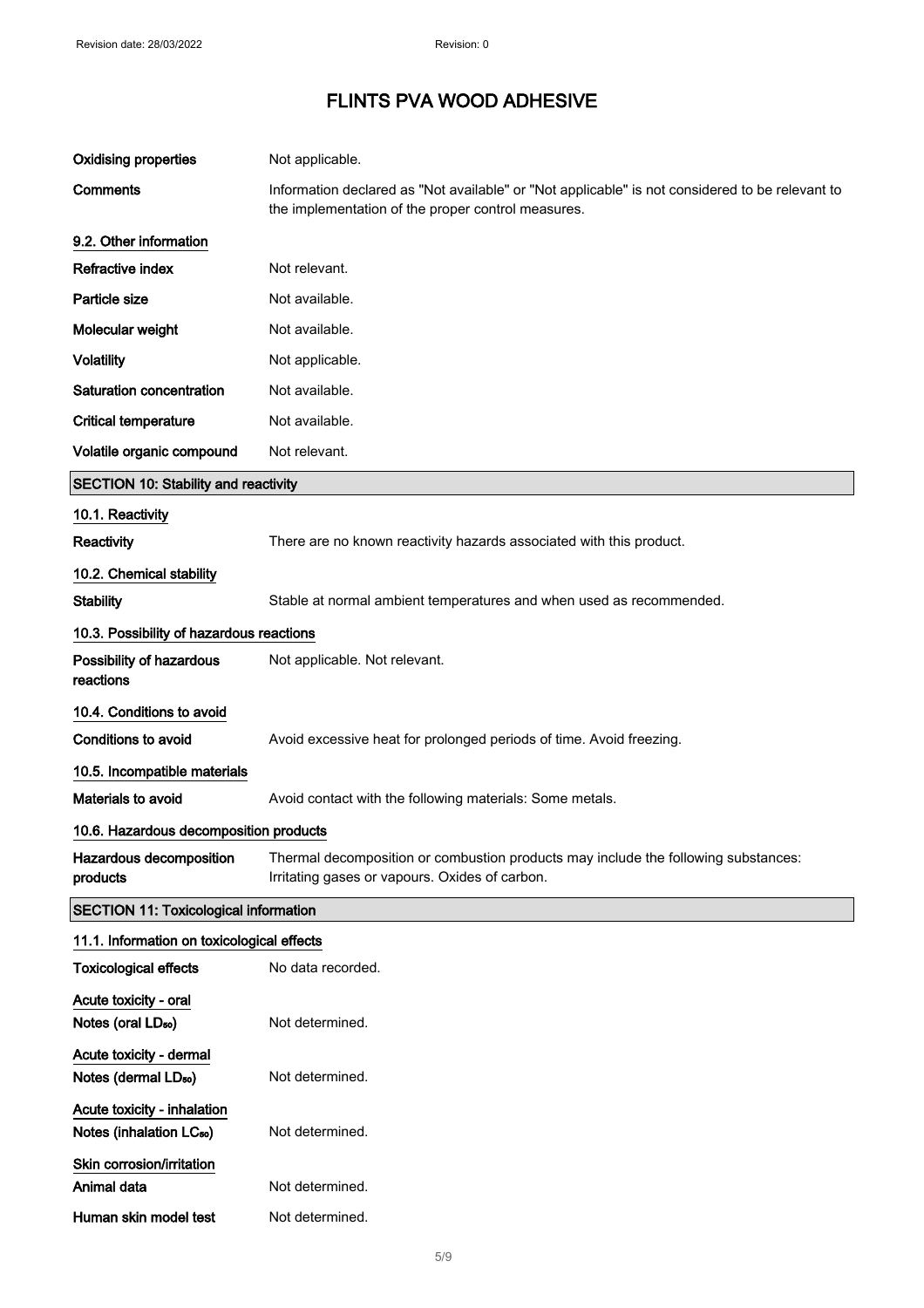| <b>Extreme pH</b>                                  | Not applicable.                                                    |
|----------------------------------------------------|--------------------------------------------------------------------|
| Serious eye damage/irritation                      |                                                                    |
| Serious eye damage/irritation                      | Based on available data the classification criteria are not met.   |
| Respiratory sensitisation                          |                                                                    |
| Respiratory sensitisation                          | Based on available data the classification criteria are not met.   |
| <b>Skin sensitisation</b>                          |                                                                    |
| <b>Skin sensitisation</b>                          | Based on available data the classification criteria are not met.   |
| Germ cell mutagenicity                             |                                                                    |
| Genotoxicity - in vitro                            | Based on available data the classification criteria are not met.   |
| Genotoxicity - in vivo                             | Based on available data the classification criteria are not met.   |
| Carcinogenicity                                    |                                                                    |
| Carcinogenicity                                    | Not applicable.                                                    |
| Reproductive toxicity                              |                                                                    |
| Reproductive toxicity - fertility                  | Based on available data the classification criteria are not met.   |
| Reproductive toxicity -<br>development             | Does not contain any substances known to be toxic to reproduction. |
| Specific target organ toxicity - single exposure   |                                                                    |
| STOT - single exposure                             | Based on available data the classification criteria are not met.   |
| <b>Target organs</b>                               | Not relevant.                                                      |
| Specific target organ toxicity - repeated exposure |                                                                    |
| STOT - repeated exposure                           | Based on available data the classification criteria are not met.   |
| <b>Target organs</b>                               | Not relevant.                                                      |
| <b>Aspiration hazard</b>                           |                                                                    |
| Aspiration hazard                                  | Not relevant.                                                      |
|                                                    |                                                                    |
| General information                                | No specific health hazards known.                                  |
| Inhalation                                         | No specific health hazards known.                                  |
| Ingestion                                          | No specific health hazards known.                                  |
| Skin contact                                       | Skin irritation should not occur when used as recommended.         |
| Eye contact                                        | Particles in the eyes may cause irritation and smarting.           |
| Acute and chronic health<br>hazards                | No specific health hazards known.                                  |
| Route of exposure                                  | Skin and/or eye contact                                            |
| <b>Target organs</b>                               | Not relevant.                                                      |
| <b>Medical symptoms</b>                            | No specific symptoms known.                                        |
| <b>SECTION 12: Ecological information</b>          |                                                                    |

Ecotoxicity The product components are not classified as environmentally hazardous. However, large or frequent spills may have hazardous effects on the environment.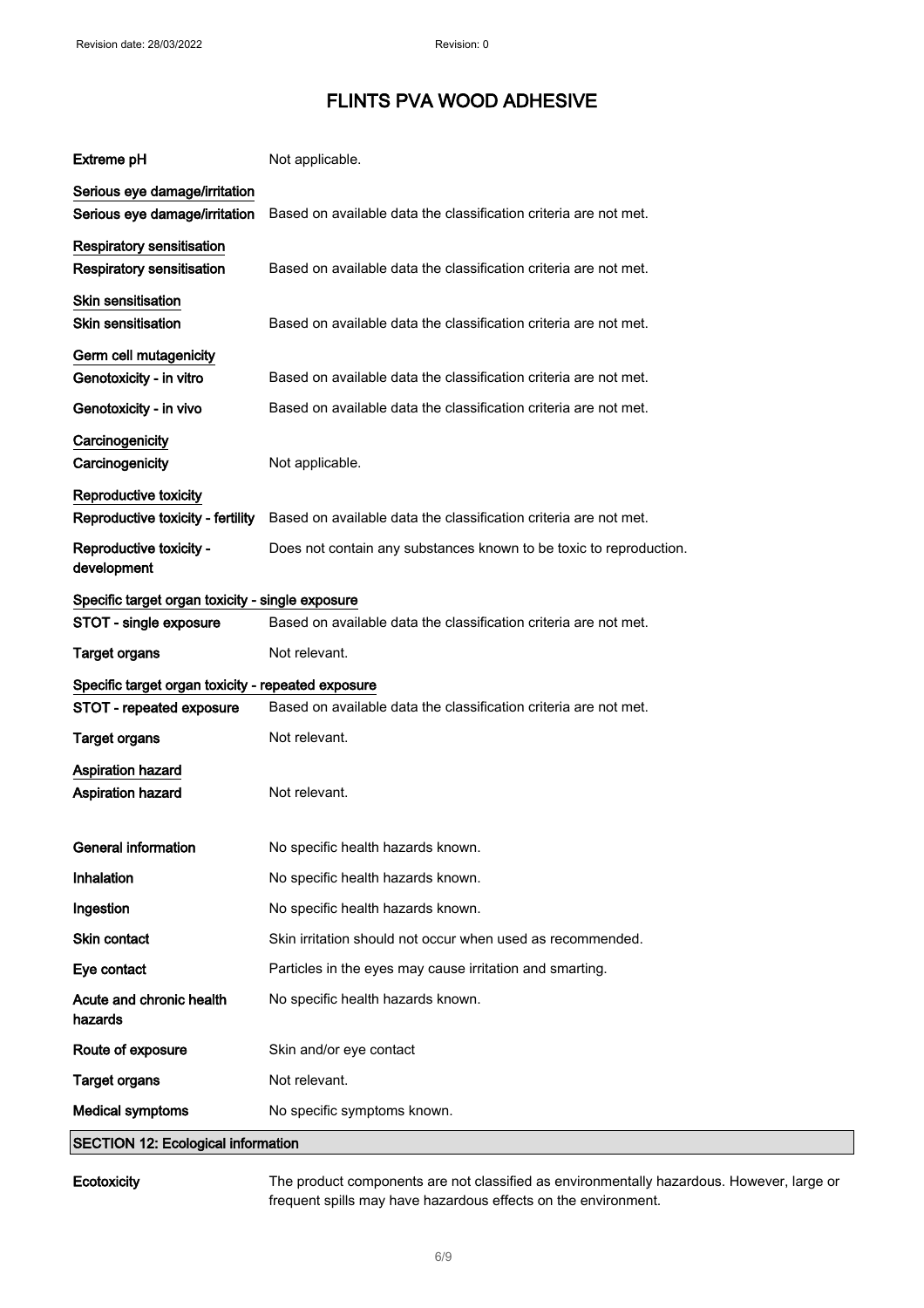| 12.1. Toxicity                                                                          |                                                                                   |
|-----------------------------------------------------------------------------------------|-----------------------------------------------------------------------------------|
| Acute aquatic toxicity<br>Acute toxicity - fish                                         | Not determined.                                                                   |
|                                                                                         |                                                                                   |
| Acute toxicity - aquatic<br>invertebrates                                               | Not determined.                                                                   |
| Acute toxicity - aquatic plants                                                         | Not determined.                                                                   |
| Acute toxicity -<br>microorganisms                                                      | Not determined.                                                                   |
| Acute toxicity - terrestrial                                                            | Not determined.                                                                   |
| Chronic aquatic toxicity<br>Chronic toxicity - fish early life Not determined.<br>stage |                                                                                   |
| Short term toxicity - embryo<br>and sac fry stages                                      | Not determined.                                                                   |
| Chronic toxicity - aquatic<br>invertebrates                                             | Not determined.                                                                   |
| 12.2. Persistence and degradability                                                     |                                                                                   |
|                                                                                         | Persistence and degradability The product is expected to be slowly biodegradable. |
| Phototransformation                                                                     | Not determined.                                                                   |
| <b>Stability (hydrolysis)</b>                                                           | Not determined.                                                                   |
| Biodegradation                                                                          | Inherently biodegradable.                                                         |
| Biological oxygen demand                                                                | Not determined.                                                                   |
| Chemical oxygen demand                                                                  | Not determined.                                                                   |
| 12.3. Bioaccumulative potential                                                         |                                                                                   |
| <b>Bioaccumulative potential</b>                                                        | No data available on bioaccumulation.                                             |
| <b>Partition coefficient</b>                                                            | Not available.                                                                    |
| 12.4. Mobility in soil                                                                  |                                                                                   |
| <b>Mobility</b>                                                                         | The product is soluble in water.                                                  |
| Adsorption/desorption<br>coefficient                                                    | Not determined.                                                                   |
| Henry's law constant                                                                    | Not determined.                                                                   |
| Surface tension                                                                         | Not determined.                                                                   |
| 12.5. Results of PBT and vPvB assessment                                                |                                                                                   |
| Results of PBT and vPvB<br>assessment                                                   | This product does not contain any substances classified as PBT or vPvB.           |
| 12.6. Other adverse effects                                                             |                                                                                   |
| Other adverse effects                                                                   | None known.                                                                       |
| <b>SECTION 13: Disposal considerations</b>                                              |                                                                                   |
| 13.1. Waste treatment methods                                                           |                                                                                   |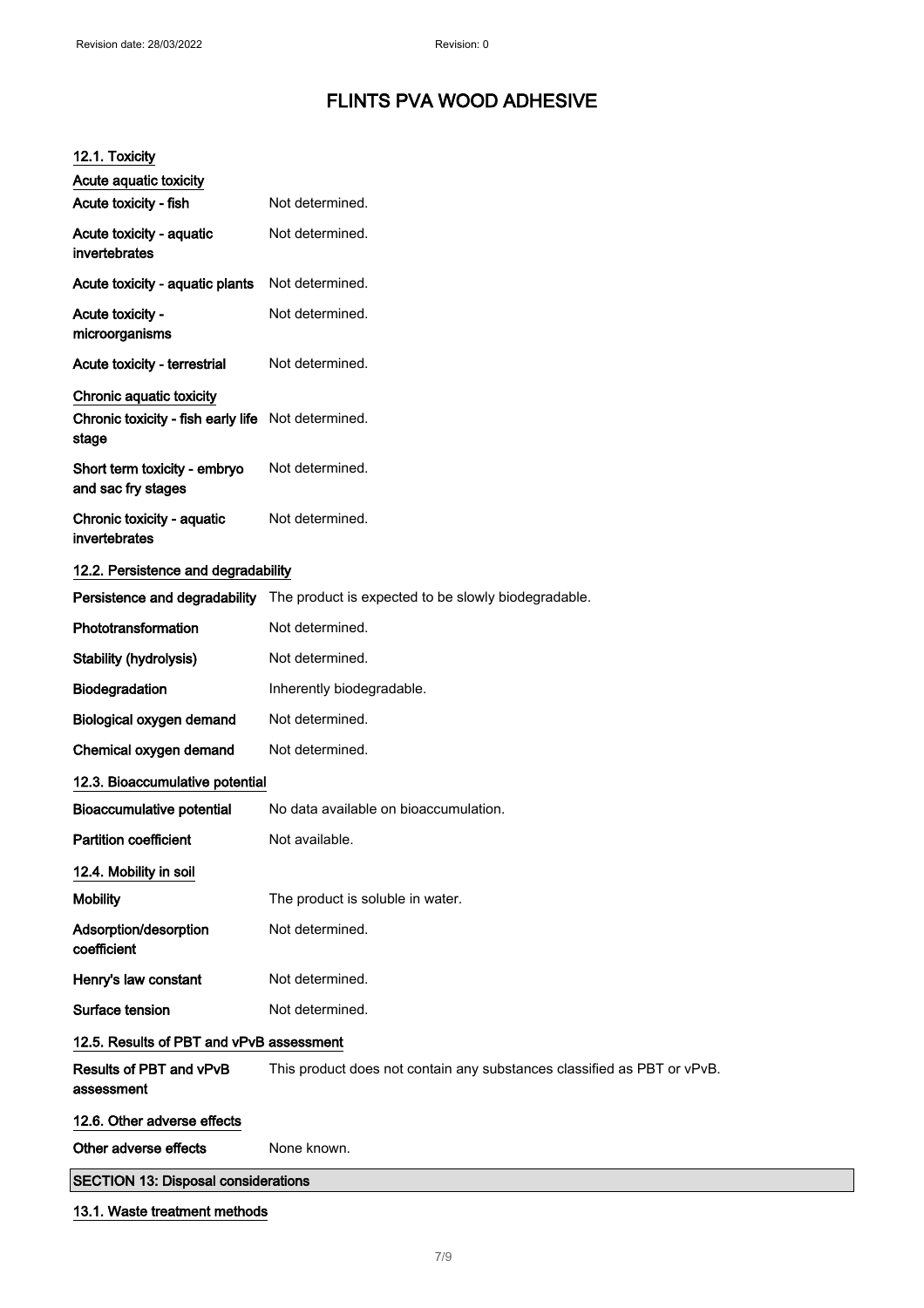| <b>General information</b>                                                                     | Dispose of waste product or used containers in accordance with local regulations                                                                                                                                             |
|------------------------------------------------------------------------------------------------|------------------------------------------------------------------------------------------------------------------------------------------------------------------------------------------------------------------------------|
| <b>Disposal methods</b>                                                                        | Dispose of waste to licensed waste disposal site in accordance with the requirements of the<br>local Waste Disposal Authority.                                                                                               |
| <b>SECTION 14: Transport information</b>                                                       |                                                                                                                                                                                                                              |
| General                                                                                        | The product is not covered by international regulations on the transport of dangerous goods<br>(IMDG, IATA, ADR/RID).                                                                                                        |
| 14.1. UN number                                                                                |                                                                                                                                                                                                                              |
| UN No. (ADR/RID)                                                                               | <b>NC</b>                                                                                                                                                                                                                    |
| 14.2. UN proper shipping name<br>14.3. Transport hazard class(es)                              |                                                                                                                                                                                                                              |
| <b>Transport labels</b><br>No transport warning sign required.                                 |                                                                                                                                                                                                                              |
| 14.4. Packing group                                                                            |                                                                                                                                                                                                                              |
| 14.5. Environmental hazards                                                                    |                                                                                                                                                                                                                              |
| Environmentally hazardous substance/marine pollutant<br>No.                                    |                                                                                                                                                                                                                              |
| 14.6. Special precautions for user                                                             |                                                                                                                                                                                                                              |
|                                                                                                | 14.7. Transport in bulk according to Annex II of MARPOL and the IBC Code                                                                                                                                                     |
| Transport in bulk according to Not applicable.<br>Annex II of MARPOL 73/78<br>and the IBC Code |                                                                                                                                                                                                                              |
| <b>SECTION 15: Regulatory information</b>                                                      |                                                                                                                                                                                                                              |
|                                                                                                | 15.1. Safety, health and environmental regulations/legislation specific for the substance or mixture                                                                                                                         |
| <b>National regulations</b>                                                                    | The Chemicals (Hazard Information and Packaging for Supply) Regulations 2009 (SI 2009<br>No. 716).<br>Rivers (Prevention of Pollution) Act 1961.<br>Control of Substances Hazardous to Health Regulations 2002 (as amended). |
| Guidance                                                                                       | CHIP for everyone HSG228.<br>Approved Classification and Labelling Guide (Sixth edition) L131.                                                                                                                               |
| Authorisations (SI 2020 No.<br>1577 Annex XIV)                                                 | No specific authorisations are known for this product.                                                                                                                                                                       |
| Restrictions (SI 2020 No.<br>1577 Annex XVII)                                                  | No specific restrictions on use are known for this product.                                                                                                                                                                  |
| 15.2. Chemical safety assessment                                                               |                                                                                                                                                                                                                              |
|                                                                                                |                                                                                                                                                                                                                              |

No chemical safety assessment has been carried out.

#### SECTION 16: Other information